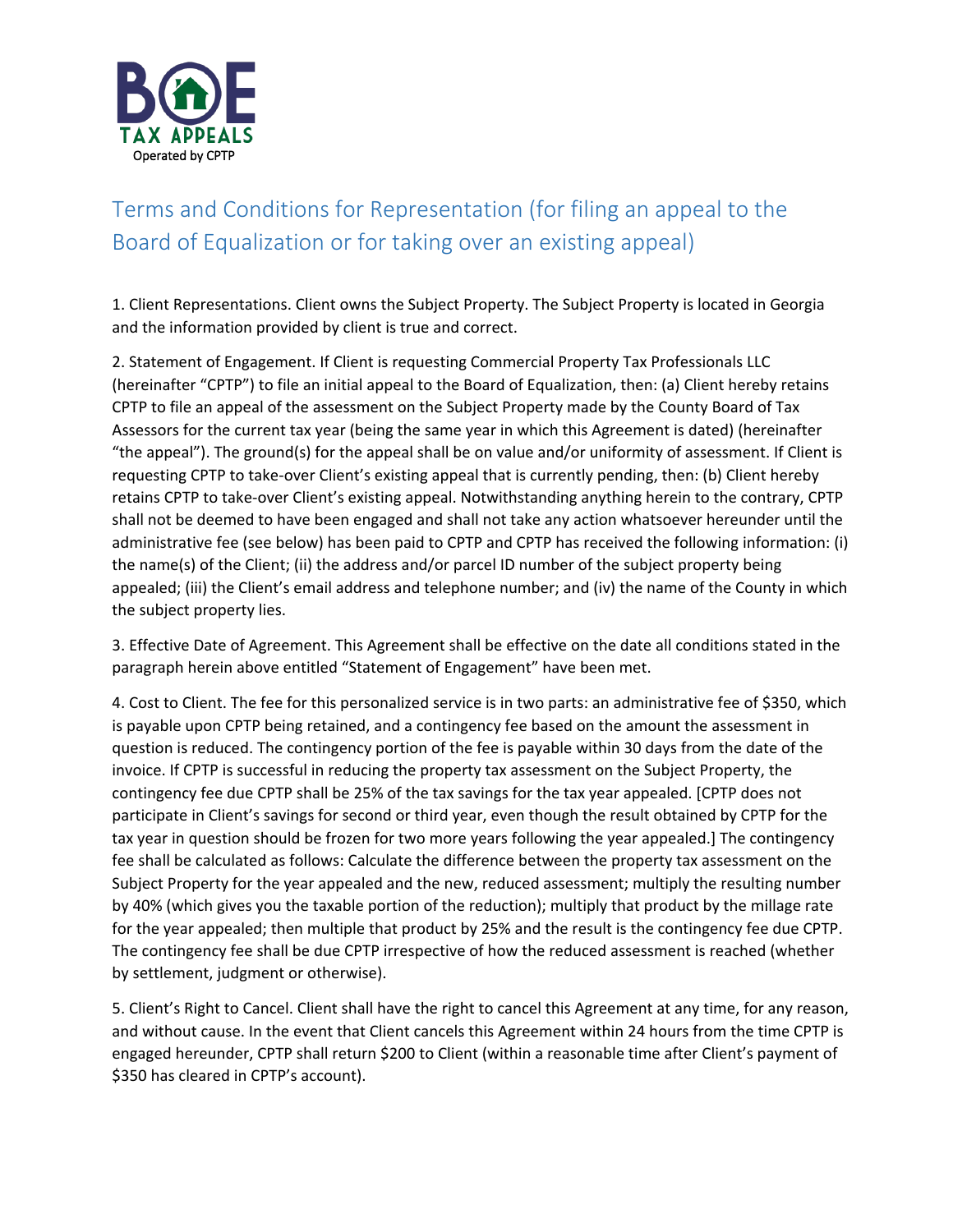

If the cancellation is after 24 hours from the time CPTP is engaged hereunder, CPTP's fee will be deemed earned by CPTP. Notice of cancellation by Client must be in writing and shall not be effective until same is received by CPTP. As soon as reasonably possible after receipt of such cancellation (see paragraph below entitled "Calculation of Time of Receipt") CPTP shall cease providing services hereunder and CPTP shall notify the proper County personnel of CPTP's withdrawal of representation. If the appeal has been filed by CPTP it shall be the duty of Client to takeover the appeal in all respects. If the appeal has not been filed, irrespective of the amount of time remaining to file the appeal, it shall be the sole duty of Client to file and prosecute same.

6. Exculpation. Notwithstanding anything herein to the contrary, Client agrees unequivocally that CPTP is under no responsibility to file an initial appeal, irrespective of having been engaged hereunder and irrespective of having received the administrative fee from Client, and irrespective of any action taken or not taken by CPTP in attempting to file the appeal timely, if CPTP was engaged hereunder such that CPTP had three or less business days to file the appeal within the time allowed by law to file same.

7. Refund of Client's Funds. In any case where this Agreement and payment of the fee is received by CPTP such that CPTP has three business days or less to file the appeal within the time allowed by law to file same, and CPTP fails to timely file the appeal (for any reason), all funds paid by Client to CPTP shall be returned to Client (within a reasonable time after Client's payment has cleared CPTP's account).

8. CPTP's Authority under this Agreement. CPTP shall have the authority to do all things relating to the appeal that Client could do, if Client was proceeding without CPTP, including but not limited to negotiating a settlement of the assessed value of the Subject Property (for the tax year being appealed). Said negotiated amount may be negotiated with any Board of Tax Assessor's representative and outside of and prior to any Board of Equalization hearing. CPTP shall notify Client, by e-mail, of any such negotiated settlement. Notwithstanding anything herein to the contrary, upon CPTP consummating a negotiated settlement as contemplated in this paragraph and notifying Client of same, CPTP's services hereunder shall be concluded. CPTP, during the term of this Agreement, shall have the right to have the County Tax Assessors and Board of Equalization mail all notices relating to the Subject Property to CPTP.

9. Scope of the Appeal. The appeal contemplated herein shall be an appeal to the Board of Equalization. If the appeal proceeds all the way to and through a Board of Equalization hearing, CPTP's services hereunder shall cease upon obtaining a ruling from the Board of Equalization.

10. Time for Negotiations and Board of Equalization Hearing. Client hereby acknowledges that CPTP cannot control the time within which the Board of Equalization will schedule the appeal for a hearing or a time within which any representative of the County Board of Tax Assessors will respond to CPTP regarding any attempt to reach a negotiated settlement. The Board of Tax Assessors/Board of Equalization may delay in scheduling a hearing for a year or more from the date the appeal was filed.